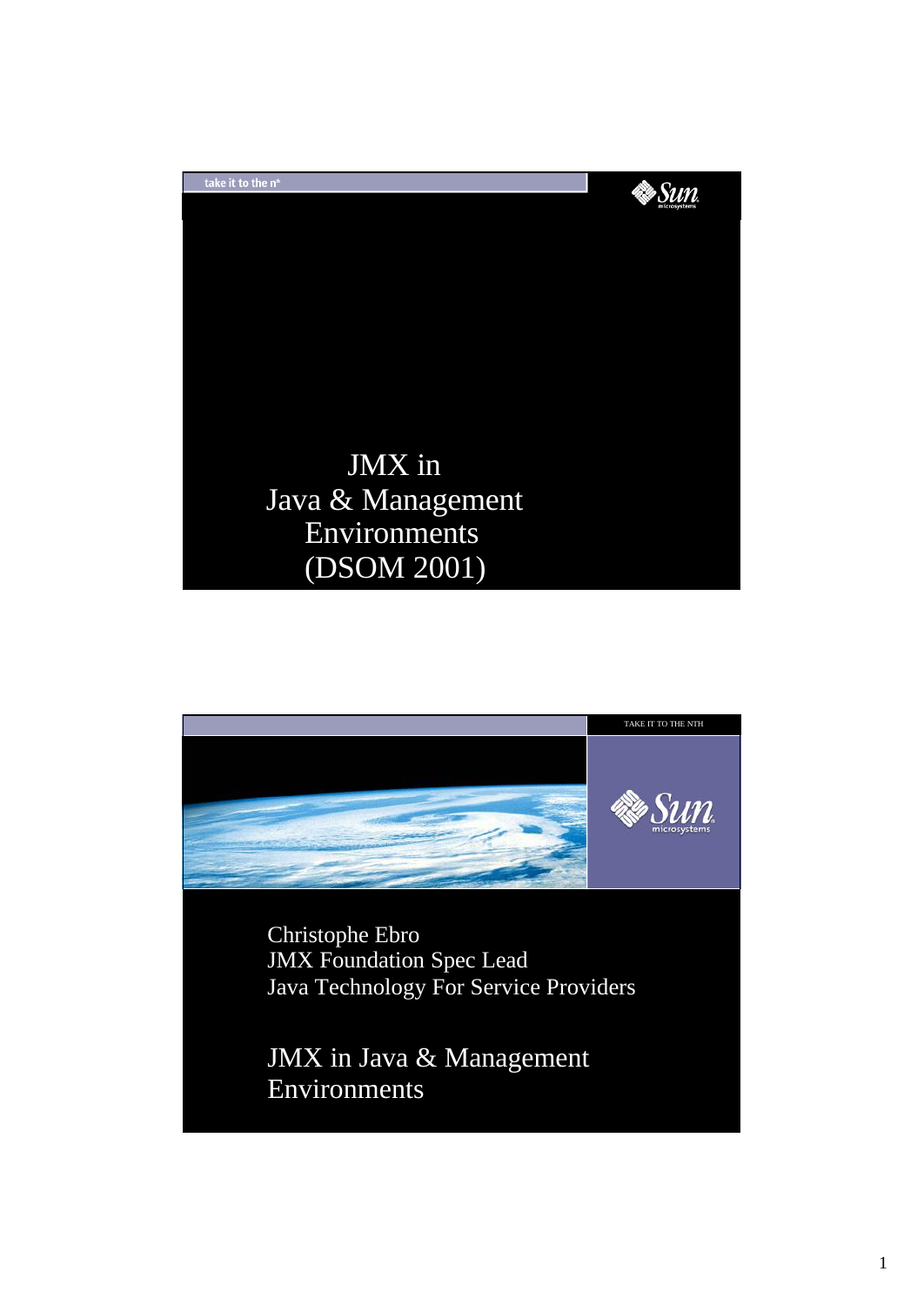

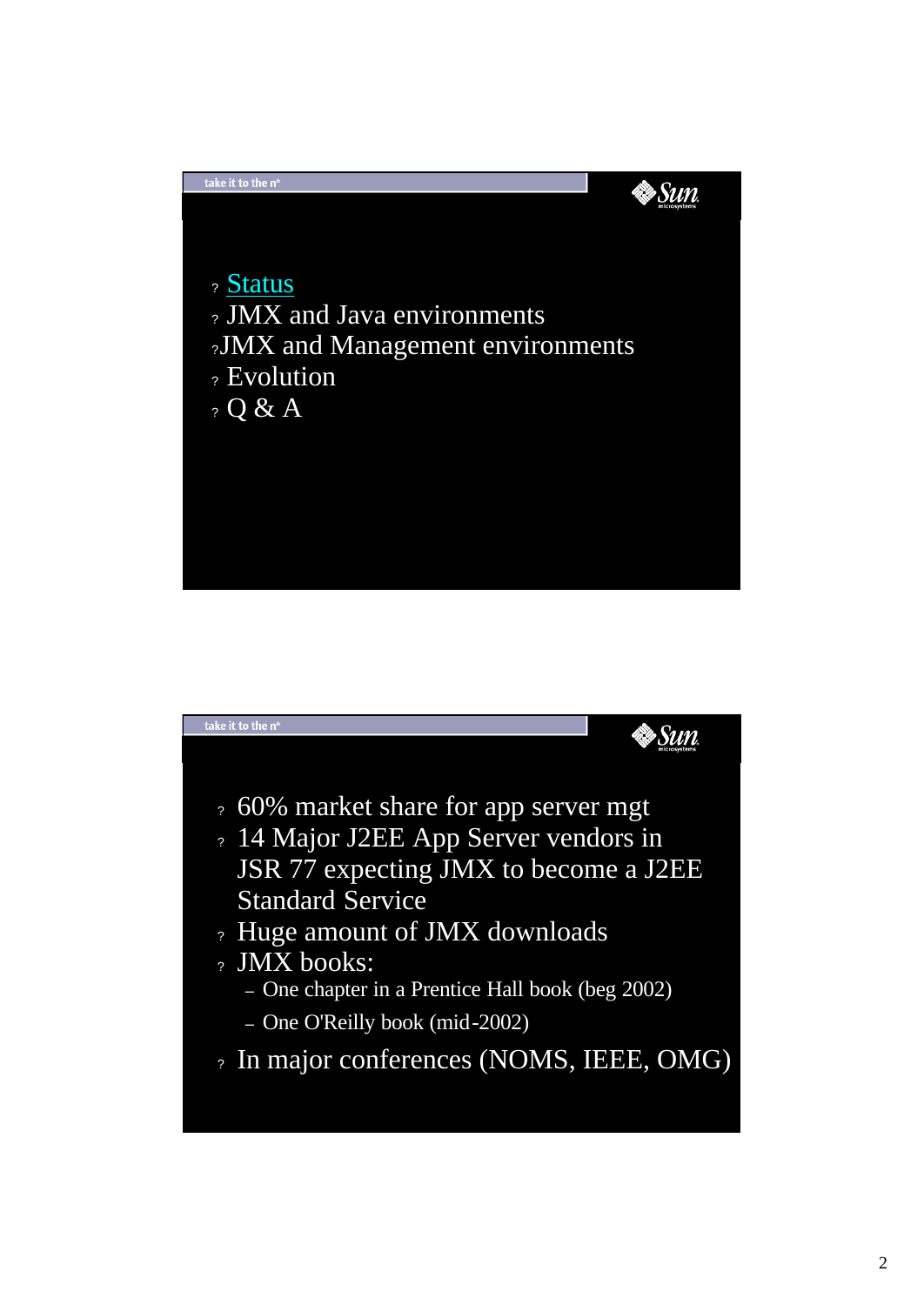

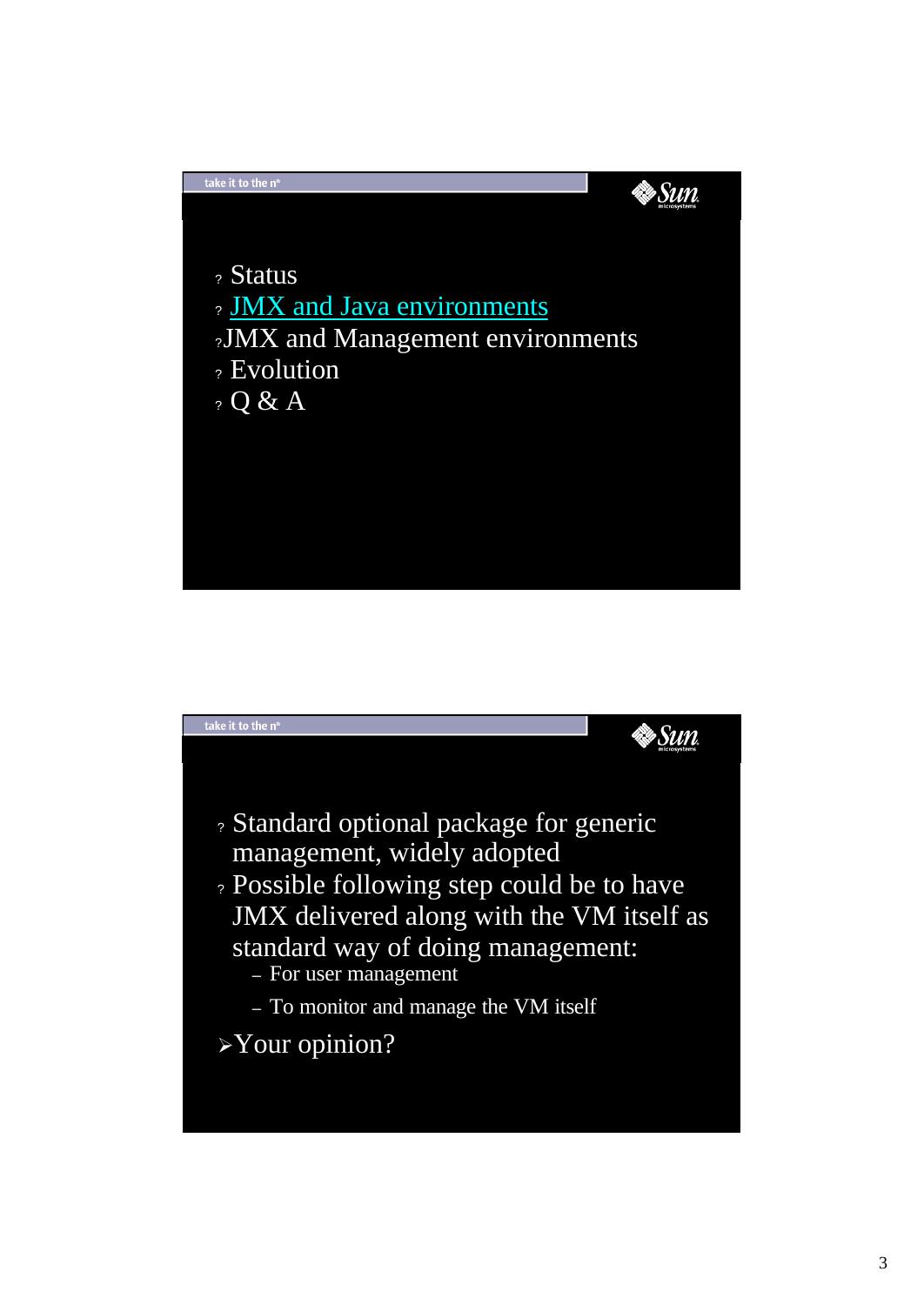

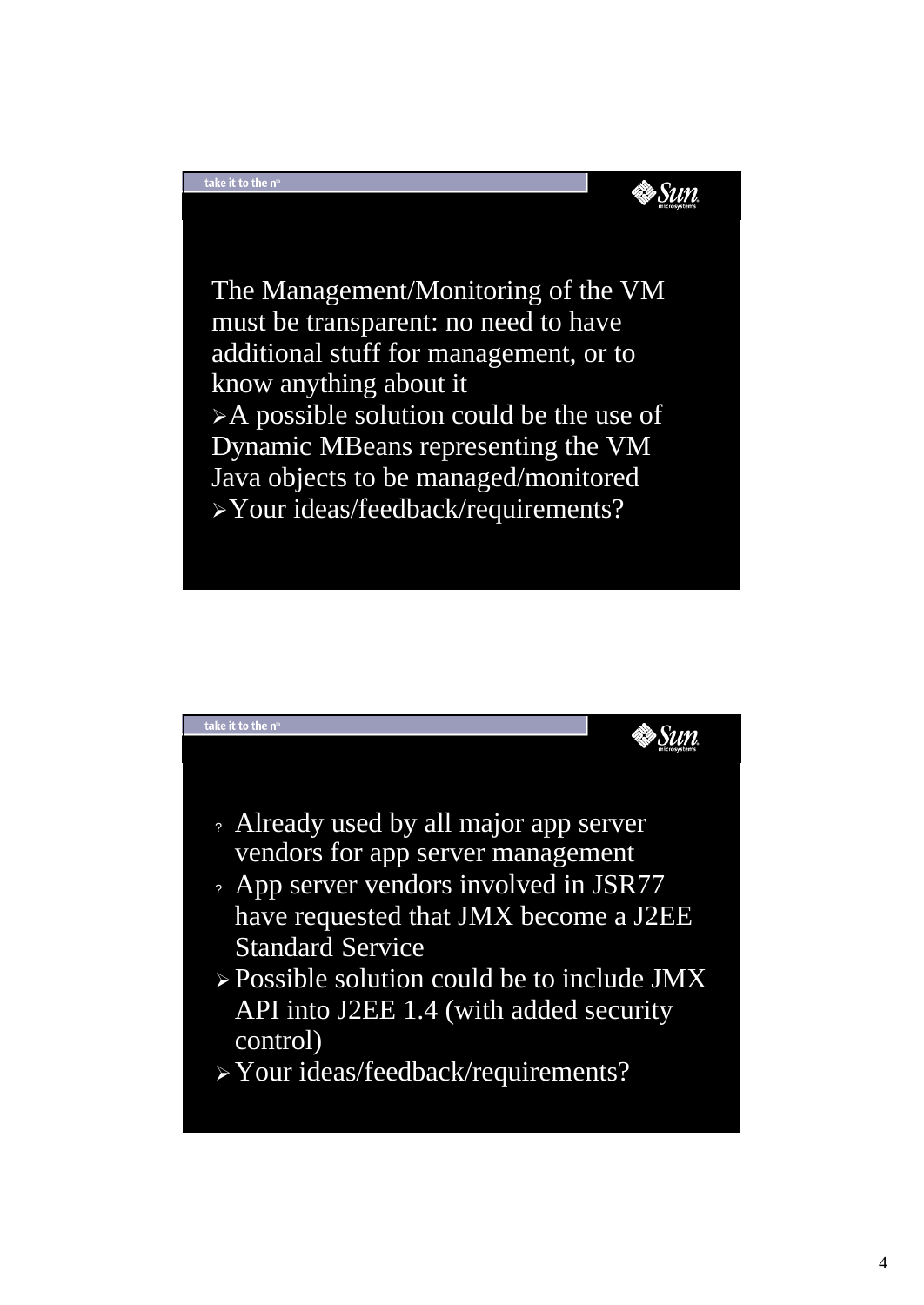

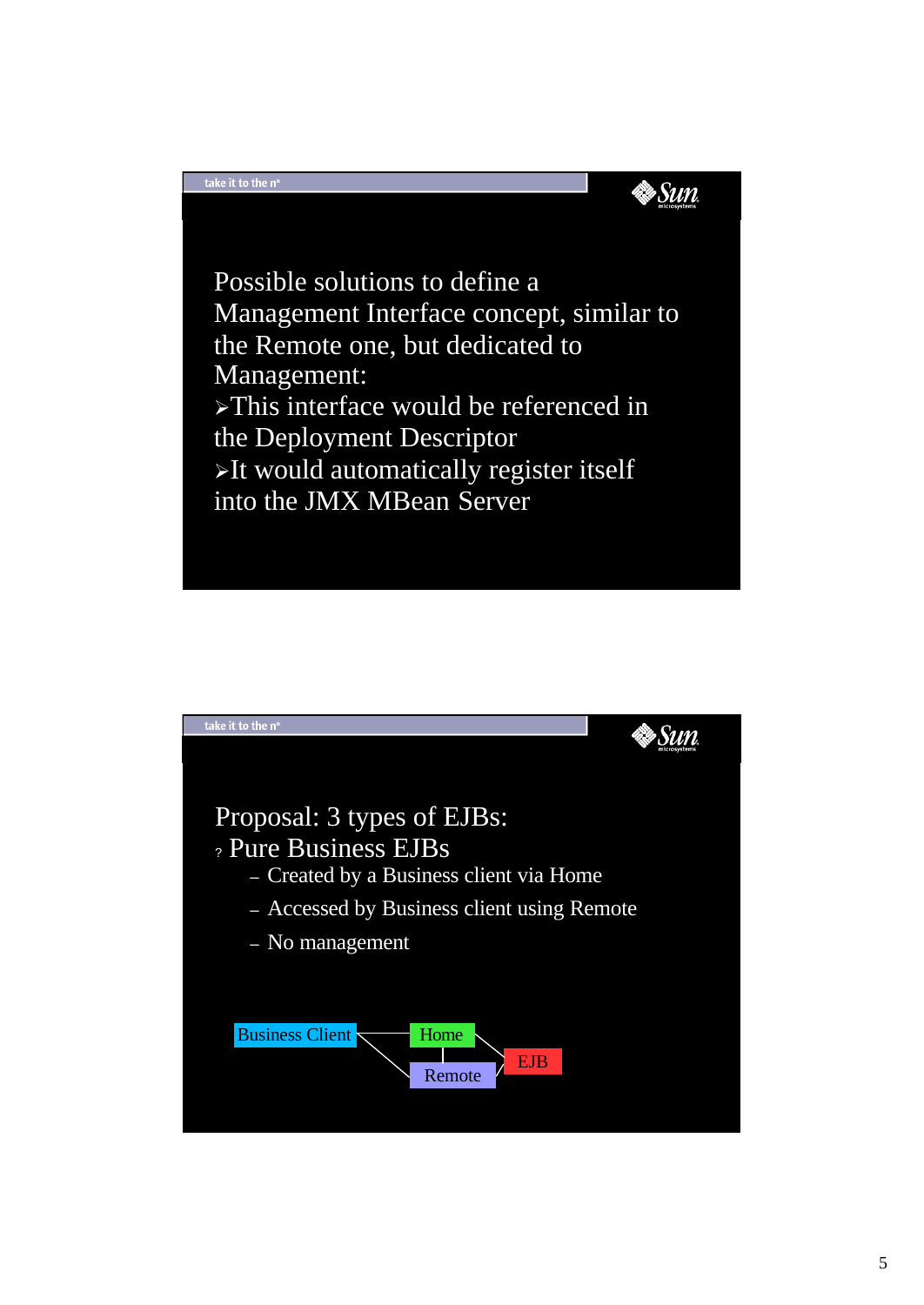

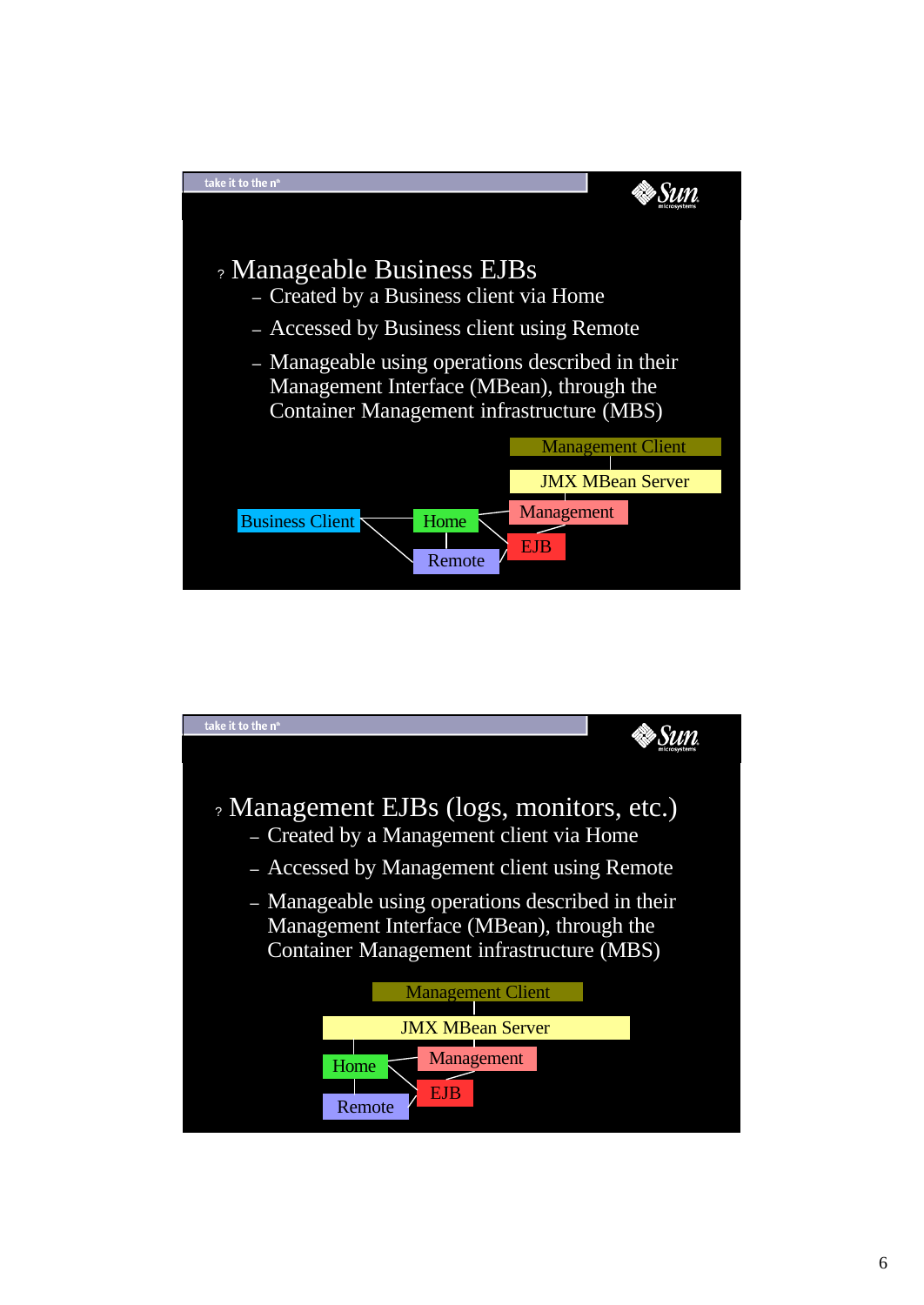

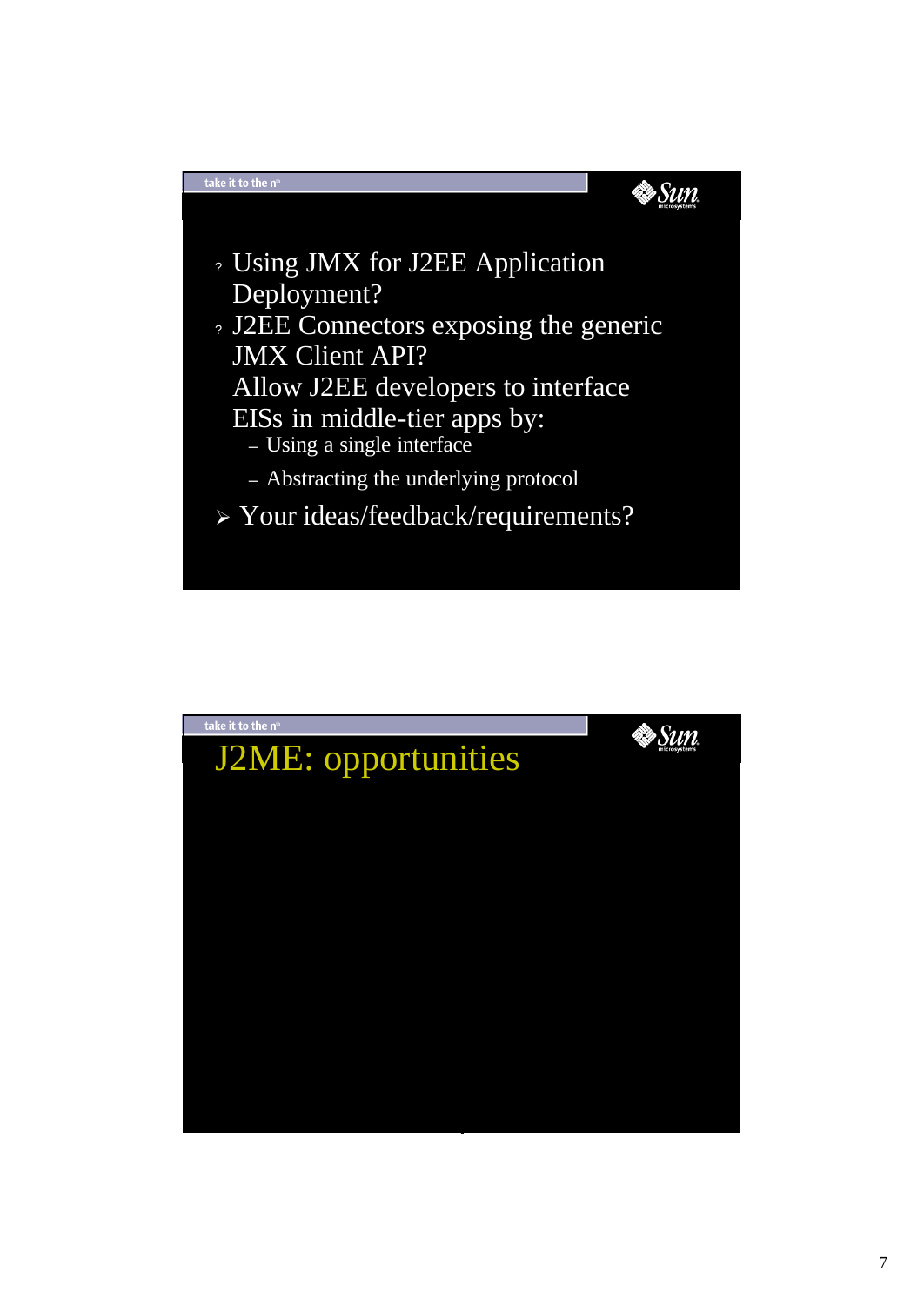

| take it to the n <sup>th</sup>                                                                            |                                                                                     |                               |                                |                                                                                      |
|-----------------------------------------------------------------------------------------------------------|-------------------------------------------------------------------------------------|-------------------------------|--------------------------------|--------------------------------------------------------------------------------------|
|                                                                                                           | Enterprise                                                                          |                               | Internet                       |                                                                                      |
| Consumer<br>Devices                                                                                       | desktops, servers,<br>printers, LANs                                                | Java<br>Applications          | Infrastructure                 | Telecom<br>Infrastructure                                                            |
| <b>Existing</b><br>No management<br><b>RMON</b><br>Proprietary<br><b>Emerging</b><br>Java & Web<br>-based | <b>Existing</b><br><b>SNMP</b><br>Proprietary<br><b>Emerging</b><br><b>CIM/WBEM</b> | <b>Existing</b><br><b>JMX</b> | <b>Existing</b><br><b>SNMP</b> | <b>Existing</b><br><b>TMN</b><br>TL1<br>Proprietary<br><b>Emerging</b><br>J2EE-based |
|                                                                                                           |                                                                                     |                               |                                |                                                                                      |
| $\overline{\phantom{a}}$                                                                                  |                                                                                     |                               |                                |                                                                                      |
| $\overline{\phantom{a}}$                                                                                  |                                                                                     |                               |                                |                                                                                      |
|                                                                                                           |                                                                                     |                               |                                |                                                                                      |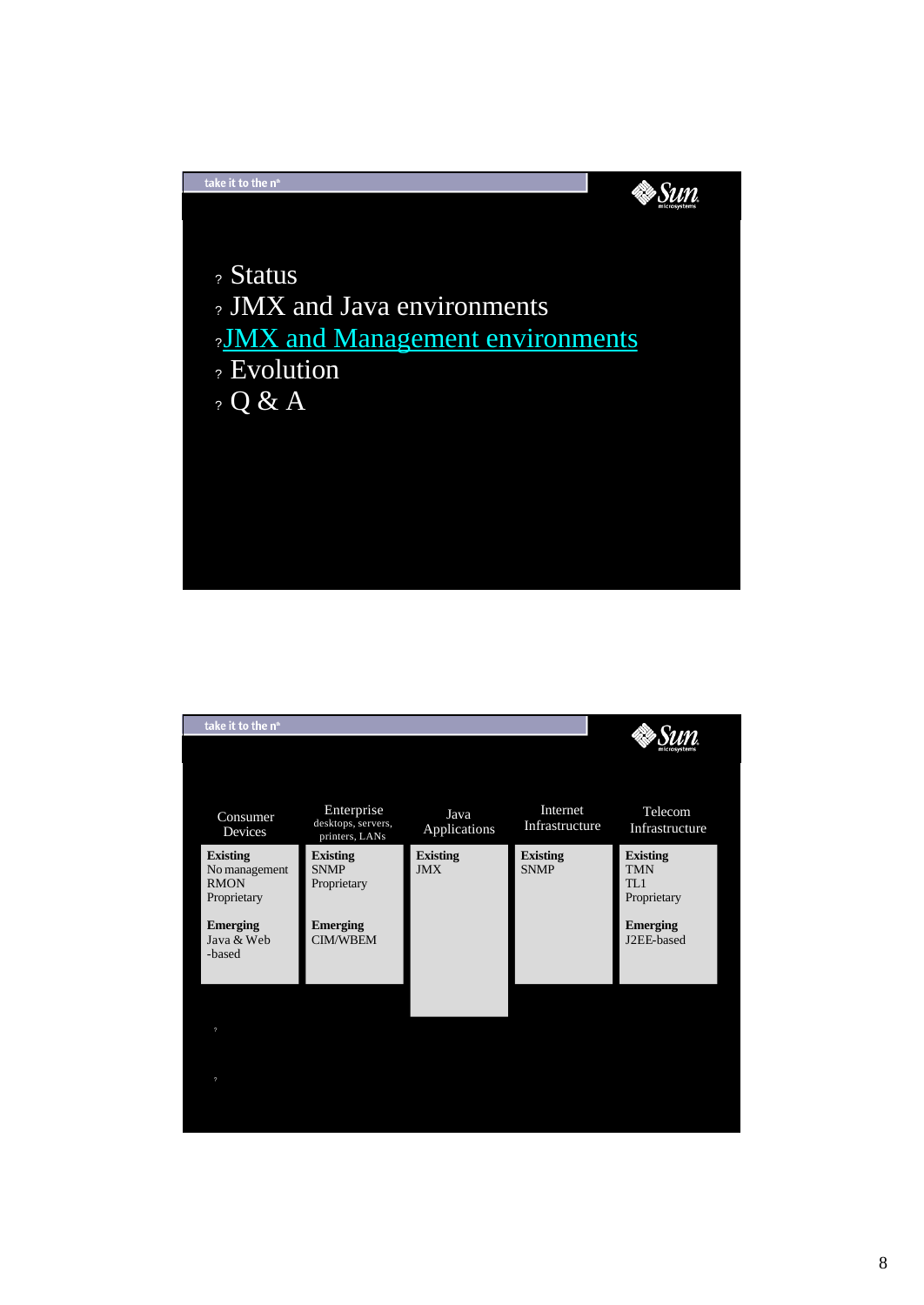

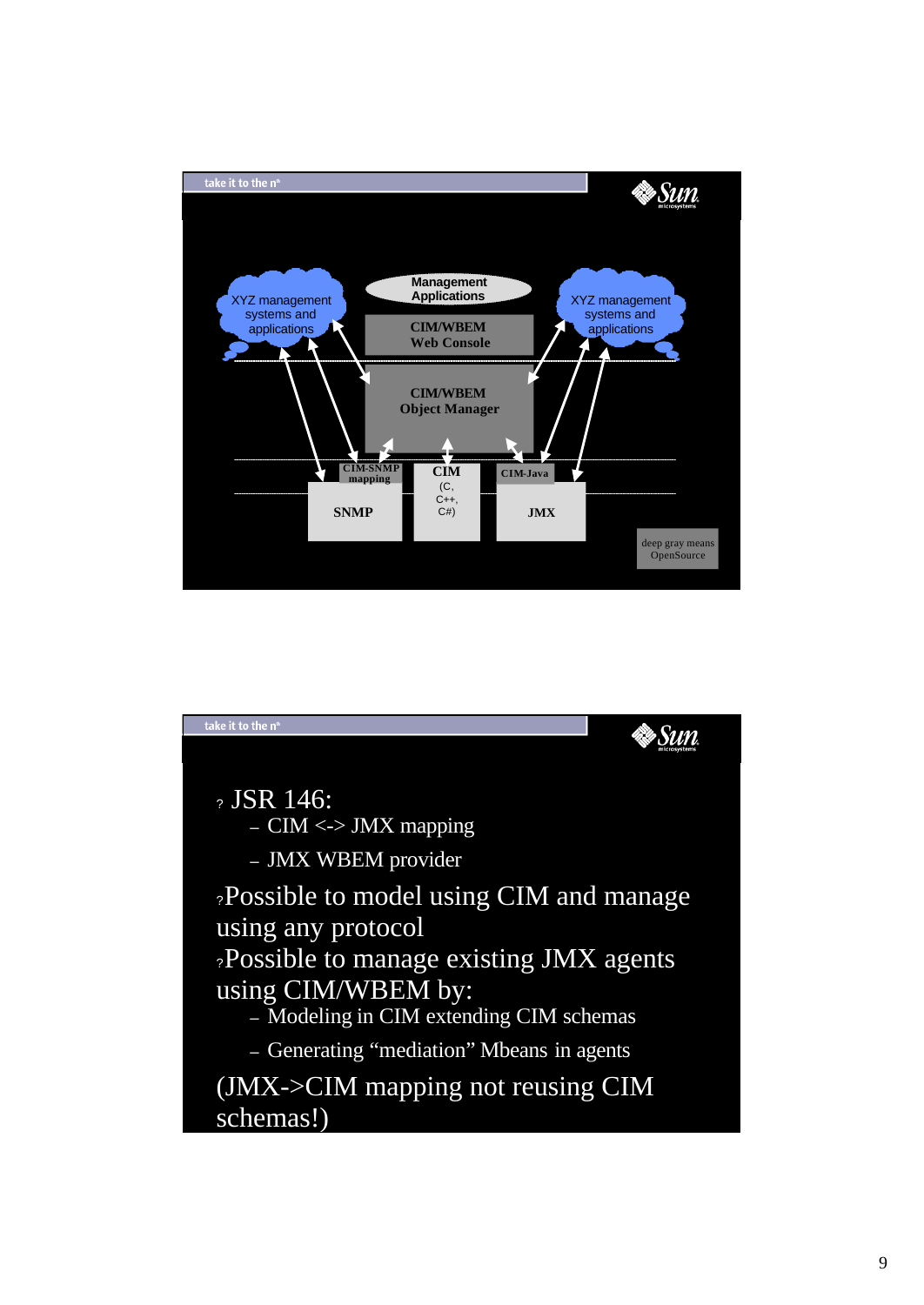

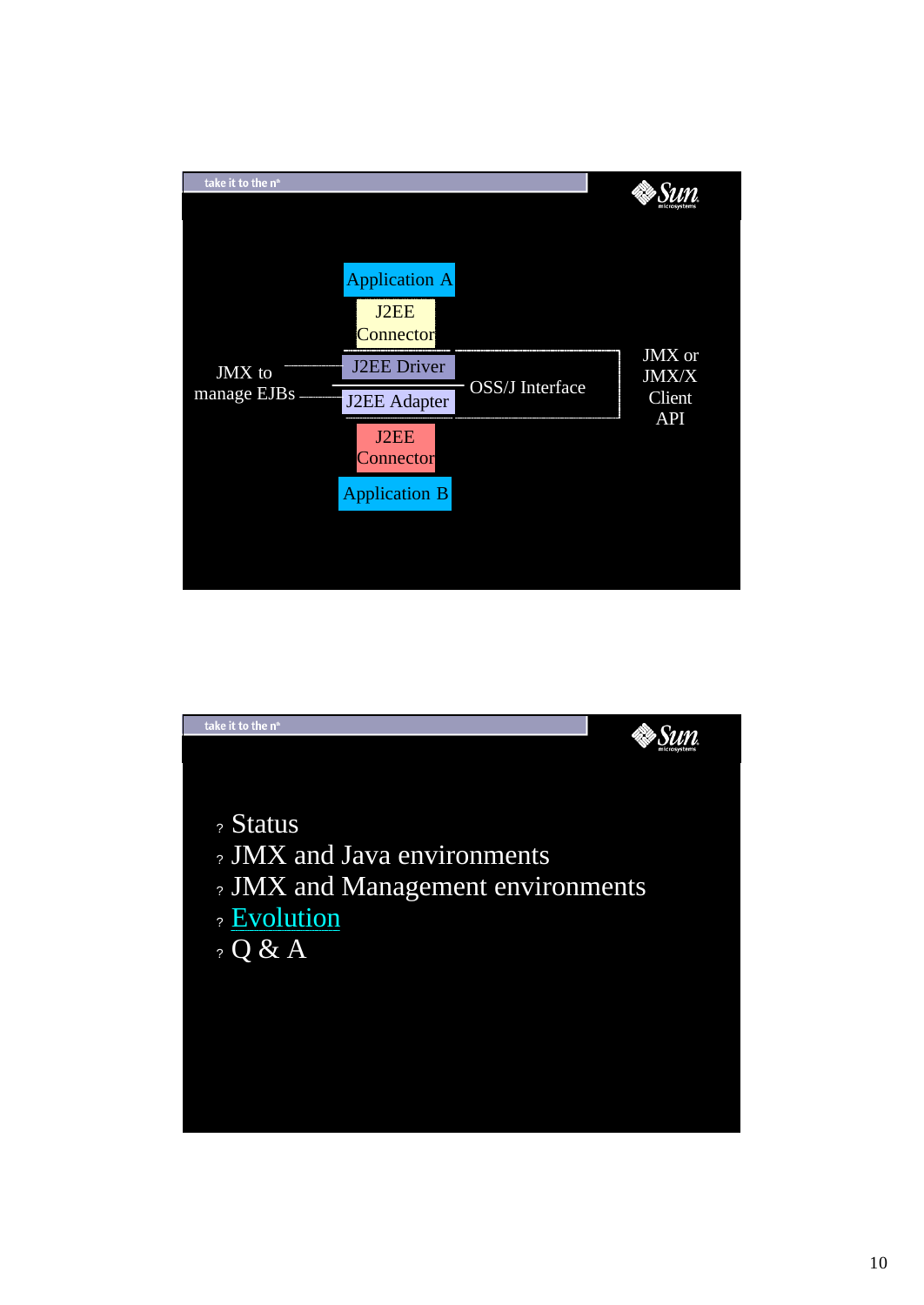

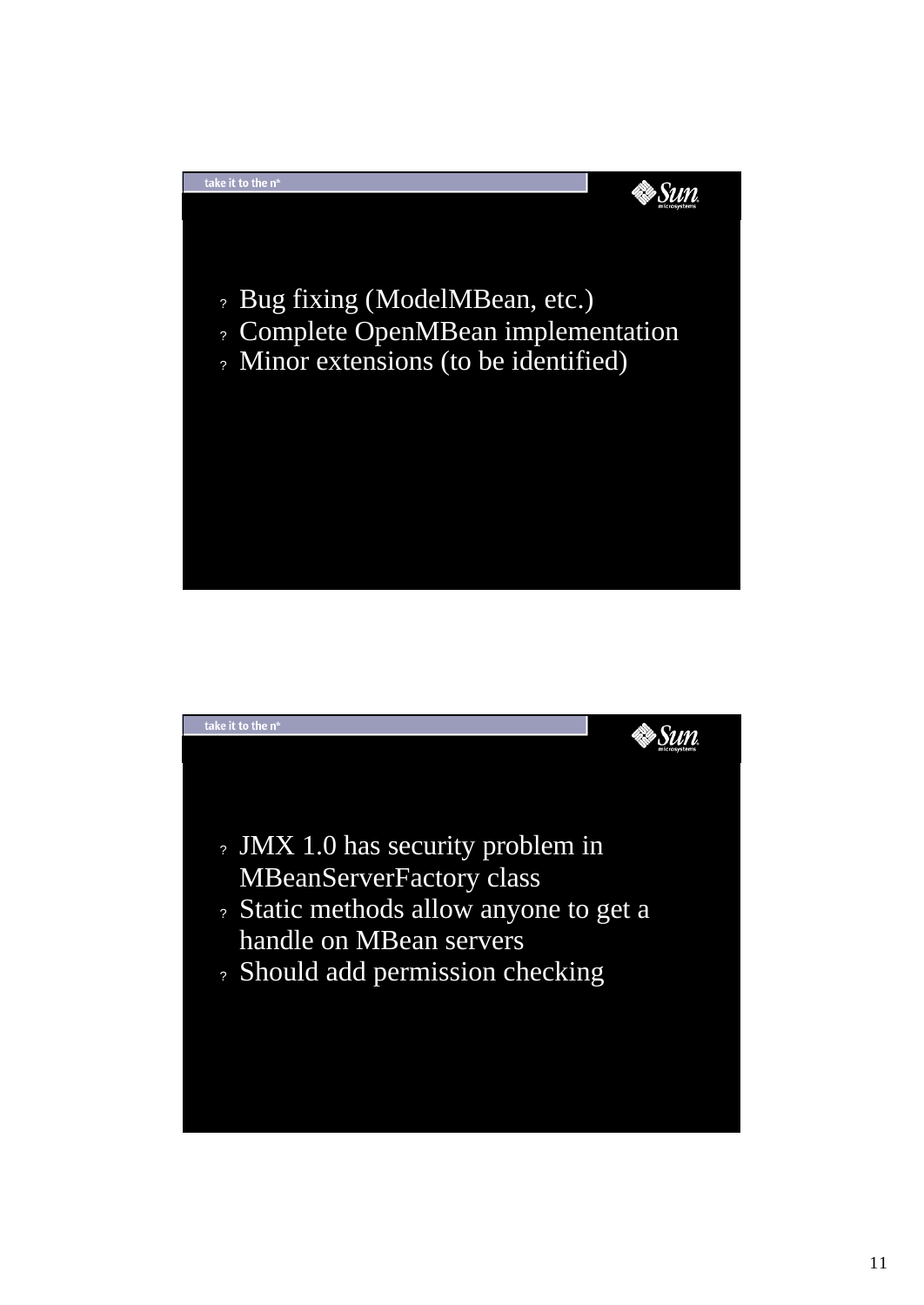

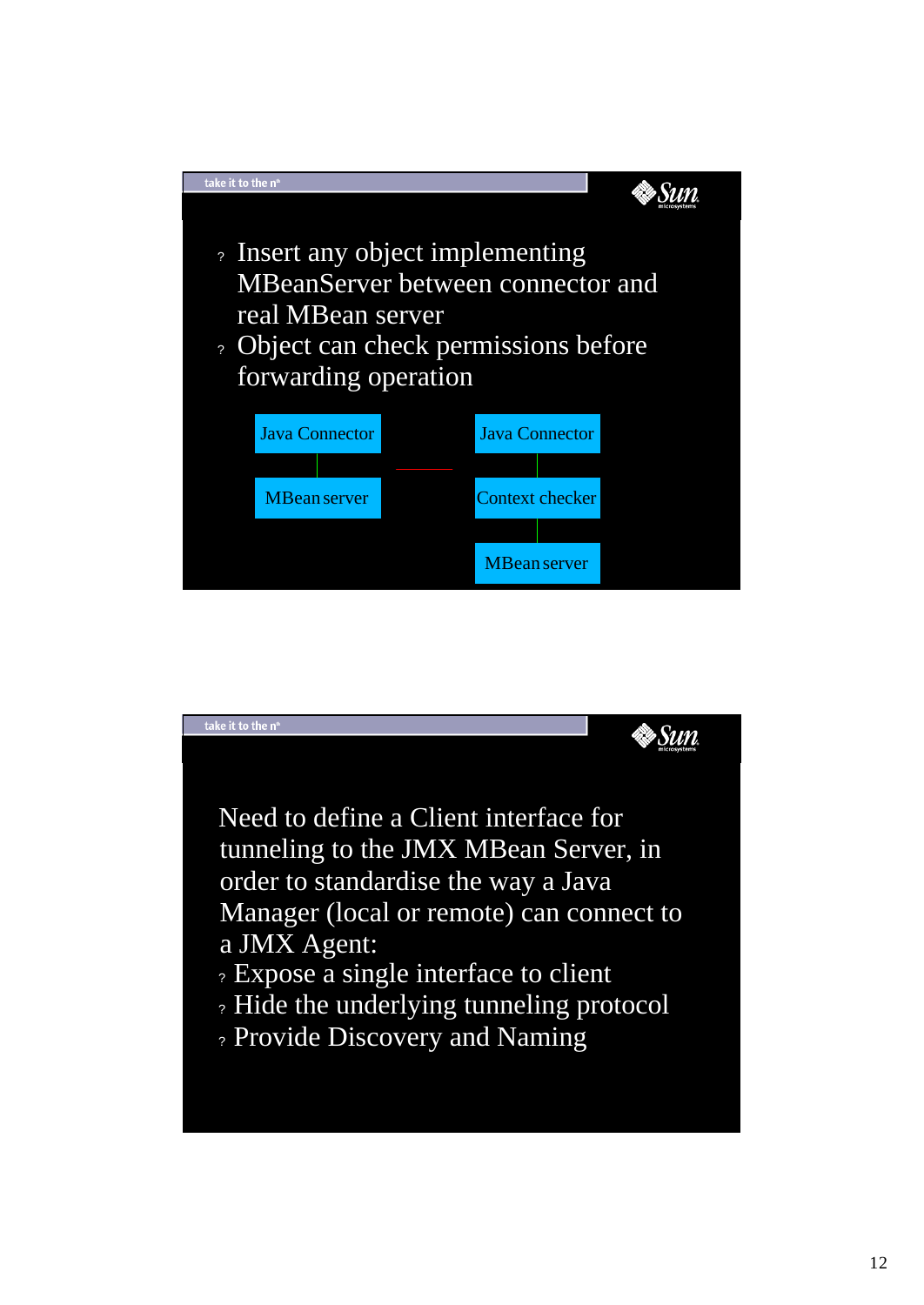